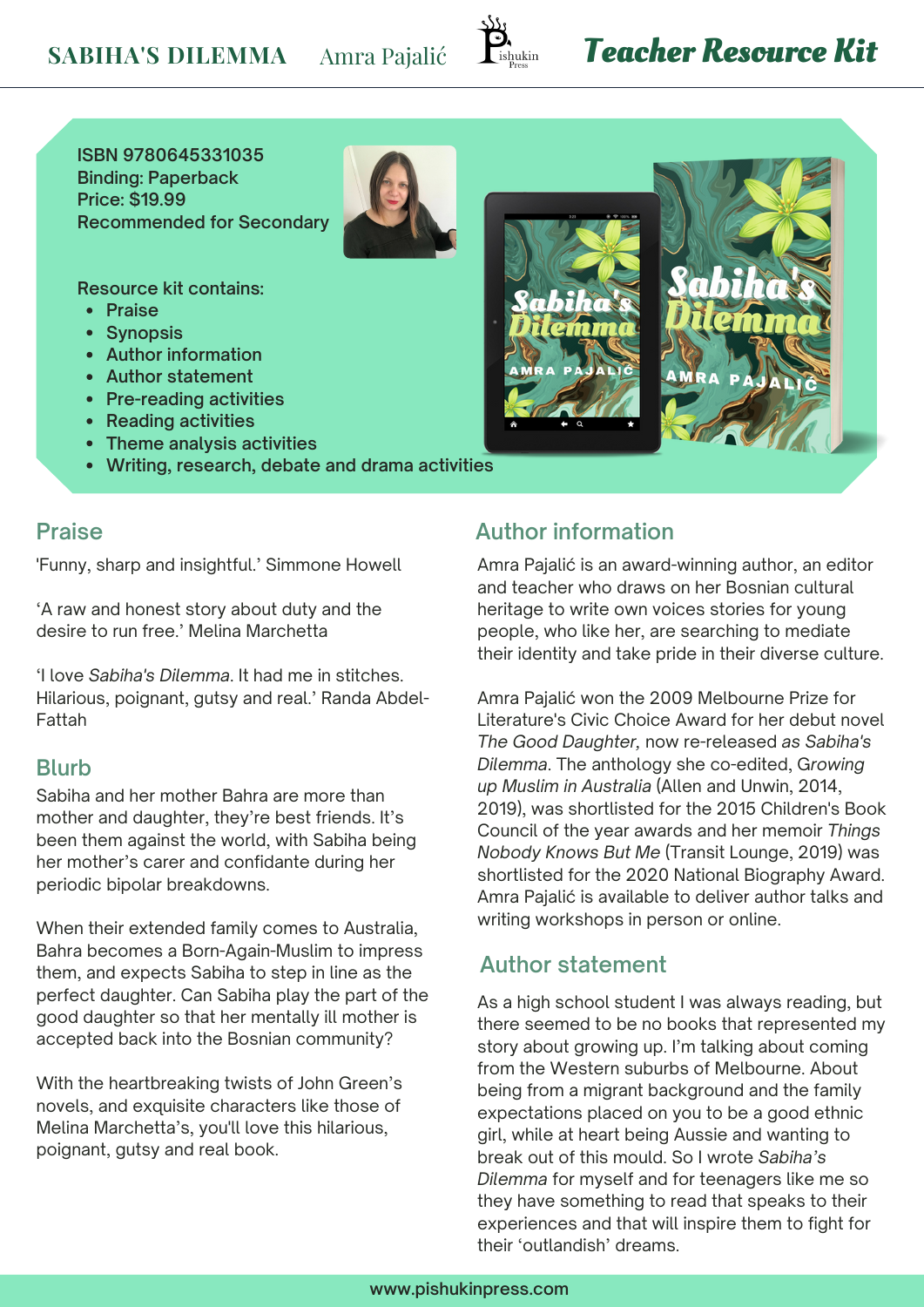#### **Pre-reading activities**

1. Amra Pajalic's novel is titled *Sabiha's Dilemma*. What is the dilemma that Sabiha is facing?

2. Make a list of things that are most important to your parents. Make another list of things that are most important to you. Are there differences? If so, how do these differences effect your relationship with your parents?

3. What makes a true friend? List the most important qualities to have in a friend.

4. Write a journal entry about a time a friend betrayed you. Write another entry about a time a friend supported you.

5. In pairs or small groups create a definition for the word 'identity'. What elements create a person's identity? Can someone's identity change over time or is it fixed?

6. What do you think makes up your identity at this point in time? Write a list or short explanation.

7. In *Sabiha's Dilemma*, Sabiha rebels against her mother and grandfather's insistence she adopt Bosnian cultural practices. Is there anything you have rebelled against and why?

8. Make a list of things teenagers sometimes do because of peer pressure.

9. Sabiha and Jesse love reading and enjoy recommending books to each other. Write a list of 5 books you would recommend to a good friend. Explain the reasons for your choices.

10. Write all the things you know about Muslim people. Re-visit this list after you read the book and again after you do Research Task 1 and/or 2. Have your views changed? What have you learned?

#### **Chapter 1 reading activities**

- As you read the novel, compare and contrast 1. yourself with the main characters. Which one do you most identify with and why?
- 2. The opening scene of the novel shows a conflict between Sabiha and her mother over a dress. What does this scene reveal about Sabiha's character? What does it also reveal about her relationship with her mother?
- Sabiha explains: 'For years I'd called myself 3. Sammie...' Make a list of reasons people change their names. Why did Sabiha change her name to Sammie and why did she change it back?
- 4.Sabiha says: 'If you say you're Muslim most people assume the stereotype of the turbanwearing, bearded Arab man or the hijabwearing, subjugated Arab woman'. Why does Sabiha say this stereotype is wrong?

#### **Chapter 2 Reading Activities**

- 'Most of the Bosnians...freaked out when they 1. heard that Mum was bipolar.' As you read the novel track people's reactions to Bahra's illness.
- Why does Sabiha get upset that her 2. grandfather introduces her as his Australian grand-daughter?
- What does the conflict between Uncle Hakija 3. and Sabiha's grandfather demonstrate about the Bosnian community's adherence to Islam?
- Why are Gemma and Dina interested in 4. hanging out with Sabiha at the oval?
- What does the tradition of dacking and 5. knackering reveal about Sabiha's new school?
- What is Sabiha's first impression of Brian and 6. Jesse when she meets them in the library?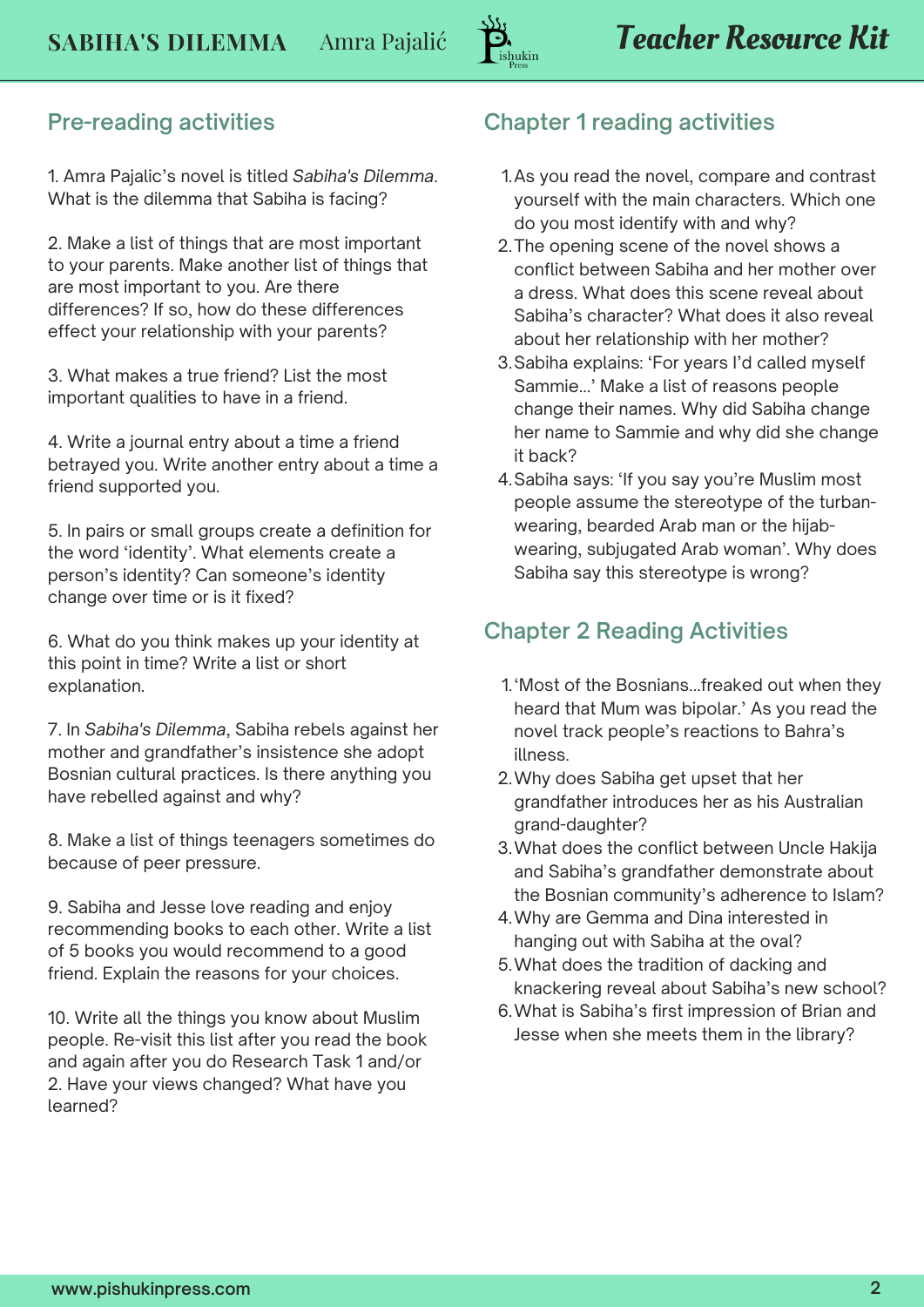### **Chapter 3 reading activities**

- Who are Kathleen and Shelley and what is 1. their connection to Sabiha?
- Why does Bahra give Sabiha the pita-making 2. lesson? Why does Sabiha react the way she does to Dido's comment?
- 3. '[We] were supposed to be one happy triangle.' Explain Sabiha's frustration with the situation between herself, Kathleen and Shelley. Do you think Sabiha is being reasonable? Why? Why not?

### **Chapter 4 reading activities**

- Who is Frankie and how has her relationship 1. changed with Sabiha?
- When a woman talks to Sabiha about her 2. Greek neighbours on the train Sabiha thinks 'That woman would never have confided in Kathleen.' Why not? How do you think people's appearances affect the way others treat them? Can assumptions be made about people from their appearances? Why? Why not?
- What does her mother's renovation of the 3. living room symbolise about the change in their life?

### **Chapter 5 reading activities**

- What revelation do Dina and Gemma share 1. about Brian? How does Sabiha react to this?
- Why did Brian give up playing soccer? What 2. does this reveal about attitudes to people who are same sex attracted?
- What happens at the police station when 3. Sabiha and her mother go to report the beating?
- How does Sabiha's grandfather deal with the 4. Twins' parents? Does Sabiha appreciate his intervention? Why? Why not?

## **Chapter 6 reading activities**

After being attacked by the twins Sabiha 1. says , 'I'm such a loser.' She believes she is alone in her experience of being bullied until Brian and Jesse reveal they have also been victims. List the different kinds of behaviour that can be described as bullying.

# **Chapter 6 reading activities-cont.**

- When Sabiha is walked home by Jesse and 2. Brian, her mother receives a phone call that Sabiha was kissing boys. What does the interaction between Sabiha and her mother reveal about their relationship? What does it reveal about the community scrutiny Sabiha is subjected to?
- What is Adnan's motivation in protecting 3. Sabiha? What does this reveal about the gendered roles in the Bosnian community?

### **Chapter 7 reading activities**

- 1.Is Adnan being helpful in teaching Sabiha to fight? Why? Why not?
- 2.Adnan describes 'The Price is Right' as 'the only show for ethnics.' What reasons does he give? This passage is written in a humorous way but has a serious point. Are there any other elements of Australian society that immigrants from non- English-speaking countries may find challenging?
- Sabiha says, 'I was in no-man's-land. To the 3. Aussies I was Bosnian, to the Bosnians I was Aussie.' Why does Sabiha feel like this?
- What does Sabiha learn about the 4. expectations of modesty for men and women in Islam? What are Sabiha's thoughts?
- 5. At parent-teacher interview time Sabiha tells Brian, 'My Mum never comes...' How does she feel about this? Why do you think Bahra doesn't attend Sabiha's interviews? List as many different reasons as you can.
- We discover that Adnan's mum and sister are 6. the breadwinners of his family because his father can't work. All the teenagers in the novel have difficult family situations. As you read, makes notes about the difficulties the following characters face in their families: Sabiha, Brian, Jesse, Adnan, Dina, Gemma, Shelley, Kathleen.
- What is Sabiha's reaction when she finds out 7. about Jesse's publication achievements? How does their relationship change?
- When Sabiha and Adnan visit Brian's house 8. Sabiha says, 'It felt weird wearing shoes in the house.' What customs or rules does your household have that may be different from other families'?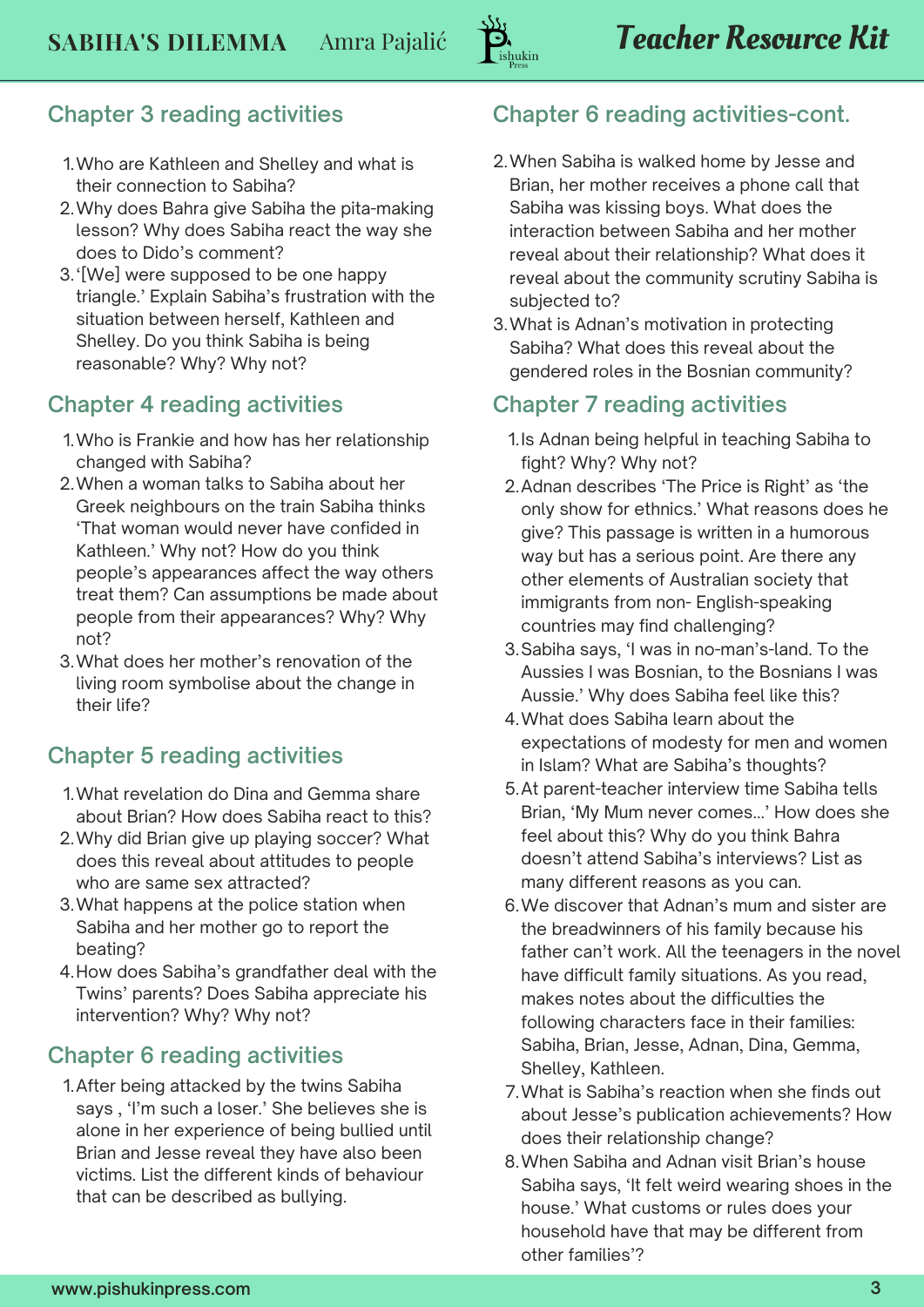

#### **Chapter 8 reading activities**

- Explain Adnan's interest in circumcision. How 1. were Bosnian-Muslims treated in the former Yugoslavia?
- What happens when Auntie Zehra takes 2. Sabiha home after parent—teacher interviews? What do you think will be the consequences for Sabiha?
- Why did Sabiha's mother give away her 3. lamp?
- 4.Dido says of Sabiha's mum: 'If she marries [Safet] she'll be with a Muslim. She would have stability and respect.' Explain why Dido thinks these things are important for Bahra. How does Sabiha feel about this?

#### **Chapter 9 reading activities**

- What is Sabiha's reaction when she finds her 1. mother's pill-box at home? What is her grandfather's reaction? Who do you agree with?
- Why does her mother side with Adnan after 2. Sabiha has a fight with him?
- 3.Her mother says, 'They shouldn't be talking about us….I'm doing everything right, but all they remember is what we do wrong.' Why does her mother feel like this? Do you agree with her? Why? Why not?
- 'I didn't understand how we'd come to this. 4. Mum and I used to talk to each other like girlfriends. Yet now she was turning into a dictator.' What does this reveal about the way their relationship has changed since they moved to St Albans?
- 5. I'd thought we were friends, but if Mum wanted to play the role of the traditional mother, that left me with the role of the rebellious daughter.' Why does Sabiha add salt to the coffee? Do you agree with her actions? Why? Why not?
- Sabiha accuses Adnan of turning everything 6. into a 'bargaining match' yet Sabiha often bargains with her mother to get her way. She also catches Adnan reading her diary but Sabiha is secretly reading her mother's old love letters. Have you ever acted in contradictory ways? Write a journal entry about a time where your actions contradicted your beliefs. Why did you do this? What did you learn from this?

#### **Chapter 9 reading activities-cont.**

- 7. Sabiha complains: 'I served Dido...I played the good daughter...what did I get in return?' Does Sabiha get anything in return for the things she does? Write a journal entry about a time you did something out of obligation or duty. Explain why you did it.
- 9. What does Sabiha know about her father?

#### **Chapter 10 reading activities**

- When Sabiha catches her mother in a 1. compromising position with Safet her mother explains her mistake by saying, 'All the days blur together.' Why do you think she feels this way?
- What is a 'war of attrition'? Have you ever 2. conducted a 'war' like this? Explain.
- 3. How does Sabiha's friendship with Jesse and Brian change after their trip to Highpoint?
- 4. 'Dina...was living a double-life.' As you read though the novel make a list of all the characters who are living a 'double-life'. Explain what they're hiding and why.
- What happened to Dina's brother? What 5. does this reveal about Dina's home life?
- Why does Bahra says that 'It's better to stick 6. to your own community?'
- Why does Sabiha fight to avoid the Muslim 7. tag? What are some of the stereotypes that she is subjected to?
- Sabiha explains her mum's relationship with 8. old boyfriend Darko as 'pretty much the same as your Romeo and Juliet scenario.' Explain how Bahra and Darko's situation is similar to the Romeo and Juliet story.
- Bahra explains why she didn't marry her 9. Serbian boyfriend: 'what would have happened to my children? To be half and half with their loyalties torn.' Has Bahra avoided this situation? How does Sabiha feel about her mother's statement?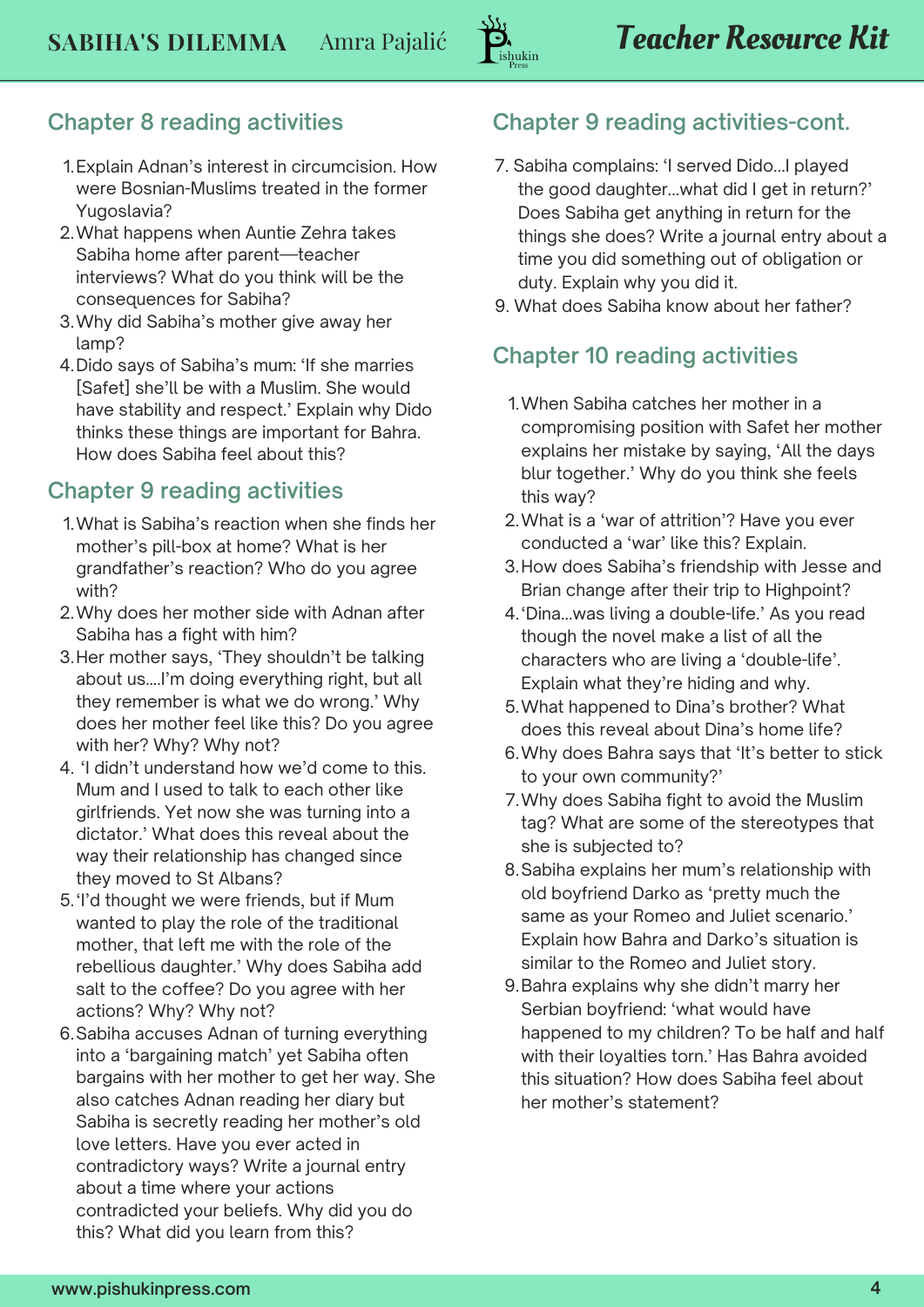## **Chapter 11 reading activities**

- What is Dina's proposal to Sabiha so that 1. they can gain more freedom from their parents? What is Sabiha's response?
- 2.Both Sabiha and Jesse refuse to bow to peer- pressure when others are smoking. List other ways in which these two are similar.
- Many characters in this novel have negative 3. sexual experiences. Why do you think this is?
- Why is Sabiha upset about Bahra wanting to 4. supervise her homework? Do you think she is right to be upset? Why? Why not?
- 5.'It was pathetic to see her bending over backwards to be the good mother in front of her family.' How does Bahra try to be a 'good mother?' How has she failed in the past in the eyes of her family?

### **Chapter 12 reading activities**

- When Kathleen comes to Sabiha's house 1. with her boyfriend, what do we learn about their friendship? How have they each betrayed each other? Explain your opinion.
- 2. Sabiha thinks that she and Kathleen had '... promised each other to be best friends for life.' List some of the reasons friendships end. Do you think the end of some friendships is inevitable?
- Sabiha thinks that, 'Grown-up parties [are] 3. overrated.' Why does she believe this?
- 4.Sabiha says about Brian: 'I was so confused: I wanted him to like me but I...wasn't sure exactly what I meant by that.' What is Sabiha confused about?

### **Chapter 13 reading activities**

- Why does Sabiha refuse her mother's offer to 1. have her hair dyed back to blonde?
- When Sabiha explains her reasons for not caring 2. about her patchy dye job she says, 'When you have a Mum like mine, public embarrassment is a waste of emotion.' What does Sabiha mean?

## **Chapter 13 reading activities-cont.**

- 3. Brian tells Sabiha 'No, you're cool Sabiha. Because you don't give a shit about what those idiots think of you.' What is the accepted definition of 'cool' in your school or friendship group? What is your definition of 'cool'? Are there any differences? What kinds of things do you think should be seen as cool?
- 4. Sabiha's publication success is overshadowed by Adnan's TV appearance. How does she feel about this?
- 5. How does Jesse and Sabiha's relationship change after her publication success?

#### **Chapter 14 reading activities**

- 1.'She'll make an excellent wife.' What is Suada's definition of 'excellent wife'? What is your reaction to her views?
- What is Sabiha's plan to manipulate her 2. mother into giving her money for a dye job? Why does this work?
- When Sabiha does not have enough money 3. to pay for the dye job she thinks 'When you're poor, you don't want anyone to know you're poor.' What does this reveal about her life with her mother?

## **Chapter 15 reading activities**

- Why is Safet warning Bahra not to encourage 1. Sabiha's interest in Edo? What does this reveal about attitudes towards gypsies?
- When Sabiha's mother lets her get out of 2. *mejtef* to go Highpoint to see Edo, the Bosnian male hairdresser, she thinks 'Her willingness to do anything that manoeuvred me with a Bosnian was scary.' Why does Sabiha's mother think it so important to mix with Bosnian boys?
- Why does Sabiha feel guilty about hurting 3. Jesse because of her crush on a new boy?
- When Bahra physically lashes out at Sabiha, 4. she describes her mother's violence as being out of character. What does it signify?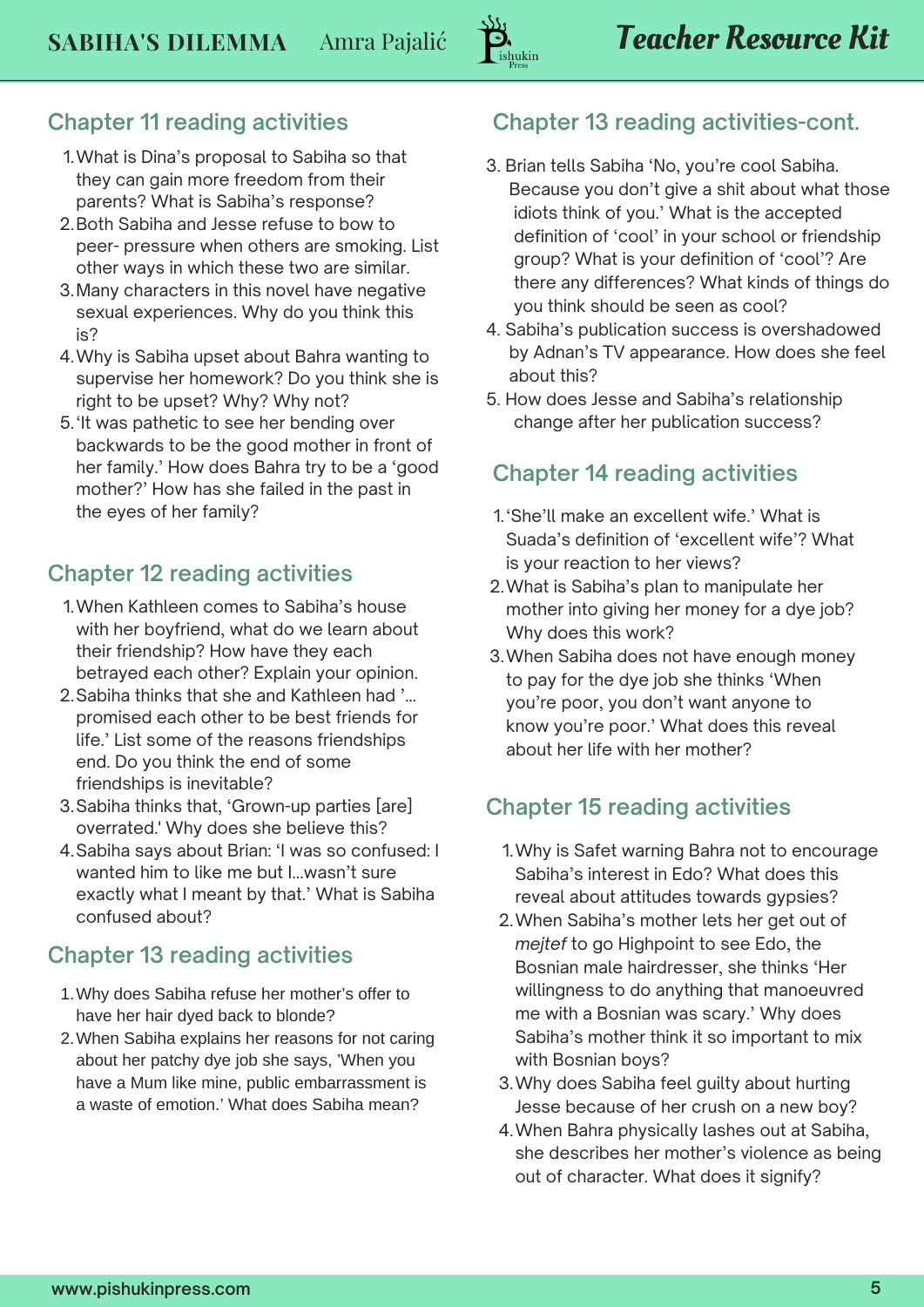### **Chapter 16 reading activities**

- When Dido talks to Bahra about not taking 1. her meds she tells him that 'I pray to Allah and I won't get sick.' Do you think Dido is right to believe that prayers will help Bahra? Do you think Sabiha is right that she needs to see a doctor?
- When Sabiha attempts to enlist Frankie's 2. help with Bahra's medical condition Frankie says that 'Your Mum and I were friends, but when she moved to St Albans she chose to have a life that I'm not a part of.' What does Frankie mean by this? Why did Bahra make this choice? Do you think she was right or wrong in doing this?
- When Sabiha sees Shelley in front of 3. Kathleen's house what does she discover about Shelley's cousins?
- What do Jesse's handouts titled 'Symptoms 4. of Bipolar disorder' reveal to Sabiha and what effect does this information have on her?
- 5. Jesse explains: '...people who come from overseas don't know how to translate the jargon.' What other kinds of challenges do non-English-speaking immigrants encounter in everyday life?

### **Chapter 17 reading activities**

- What does Brian and Sabiha's fight reveal about 1. the change in the friendship dynamics between the friendship group?
- 2. On the night of Brian's party, Sabiha meets Jesse's mum for the first time. Describe her. What do their mothers have in common?
- Sabiha observes: 'Jesse's whole body was a 3. portrait in pleading.' What does this mean?
- 4. Sabiha explains why she wants to drink alcohol: 'I wanted to forget all the betrayals and all the things I'd stuffed up.' Describe what happens when Sabiha gets drunk. Do you think she feels better or worse? Why?
- What happens when Jesse and Sabiha dance to 5. U2s With or Without You? Why does Sabiha react in this way?

### **Chapter 18 reading activities**

- Why is Gemma angry at Sabiha? Do you think 1. she has a right to be?
- What does Gemma mean when she says 'You 2. can only be friends with your own kind?' Do you think she really means this?

### **Chapter 19 reading activities**

- When Sabiha discovers Brian and Adnan she 1. was taken by surprise. Why do you think she missed all the clues?
- 2. Sabiha says: 'I wanted to return to my state of innocence.' Describe a time you felt like this.
- When Sabiha visits Dina after her 3. grandfather's death she realises why she developed feelings for Brian. What was it about Brian that appealed to her and why?
- What do we learn about Muslim burial 4. practices from Edin's funeral?
- What does Bahra discover about Safet that 5. further contributes to her breakdown?
- What does her aunt Zehra reveal about why 6. her relationship with her sister is so tense? Do you think she was right in the actions she took about Bahra's relationship with Darko?

## **Chapter 20 reading activities**

- Why does Sabiha think the police officers are 1. at her house? Why are they actually there?
- 2. How did Adnan's fight lessons benefit Sabiha? Do you think her response to Adnan was justified?
- 3. How does Sabiha react to her mother's hospitalisation and the changes after her life? Why does she feel like this?
- What does the 'Sassy Saints' as the name of 4. their friendship group signify?
- 5. On the last page Sabiha realises: 'Since we'd moved to St Albans I'd spent all my time complaining about what I'd left behind, and hadn't noticed what I'd gained.' What has Sabiha gained?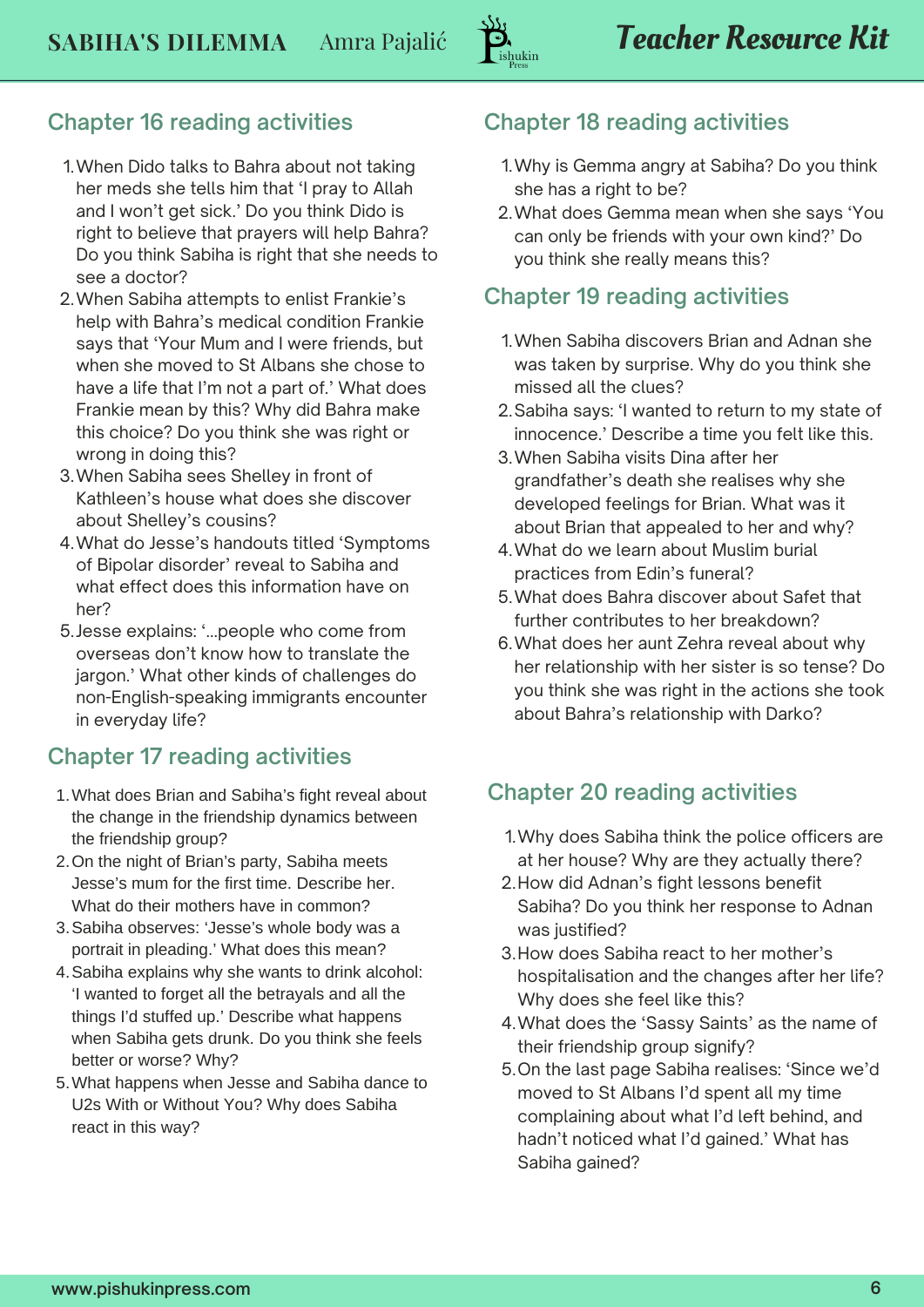

**Themes**



The Bosnian community has no understanding about mental illness and as a result Sabina's mother Bahra is subjected to stigma and prejudice.

- How does this impact Sabiha and Bahra?
- Sabiha only gradually discovers information about her mother's mental illness and we, as readers, make these discoveries with her. When you have finished the novel go back and find where the author has given glues about (or foreshadowed) Bahra's impending breakdown.
- Why do you think the reader paralleled these discoveries with Sabiha's discoveries?



In the novel may types of friendships are explored between various characters.

- What is the friendship between Dina and Sabiha's grandfathers?
- How and why did Sabiha's relationship with Kathleen, and Bahra's relationship with Frankie come to an end?
- How do Sabiha's friendships with Jesse and Brian evolve and develop?
- How and why do Dina become friends?



Sabiha's mother Bahra suffers from bipolar and as a result Sabiha has to take on a caregiving role.

- How does this dynamic disrupt the traditional mother-daughter relationship?
- Sabiha's mother migrated to because of conflict with her parents about her Serb boyfriend. When her extended relationship come to Australia due to Balkan war they struggle to bond. How does this theme of familial conflict play out?

#### **Themes-continued**



Sabiha is in a love triangle where she has feelings for Brian, but these are complicated by Jesse having feelings for Sabiha.

- What is Sabiha's basis for being attracted to Brian?
- Why is she attracted to Jesse?

There are other romantic relationships that are both positive and negative.

- What is Gemma's relationship with her boyfriend Rob based on?
- How does Dina's relationship with Tony evolve?
- Who is Brian attracted to and why?
- What romantic relationships does Adnan experience in the book and how do these impact him?
- Discuss Safet and Bahra's relationship and the reasons they are attracted to each other?



Sabiha is a girl caught between competing loyalties between the country of her birth and the expectations of her family to follow tradition. She explains that:

- 'What Adnan said made me feel odd, like I was seeing my country for the first time. I was in no man's land. To the Aussies I was Bosnian, to the Bosnians I was Aussie. In the inner city I'd been Sammie Omerović, second generation Aussie. Now I had all this Bosnian baggage to drag around and I didn't know how to carry it."
- Why does Sabiha feels like this about her Bosnian and Australian identity? Identify moments in the book when this conflict is prominent.